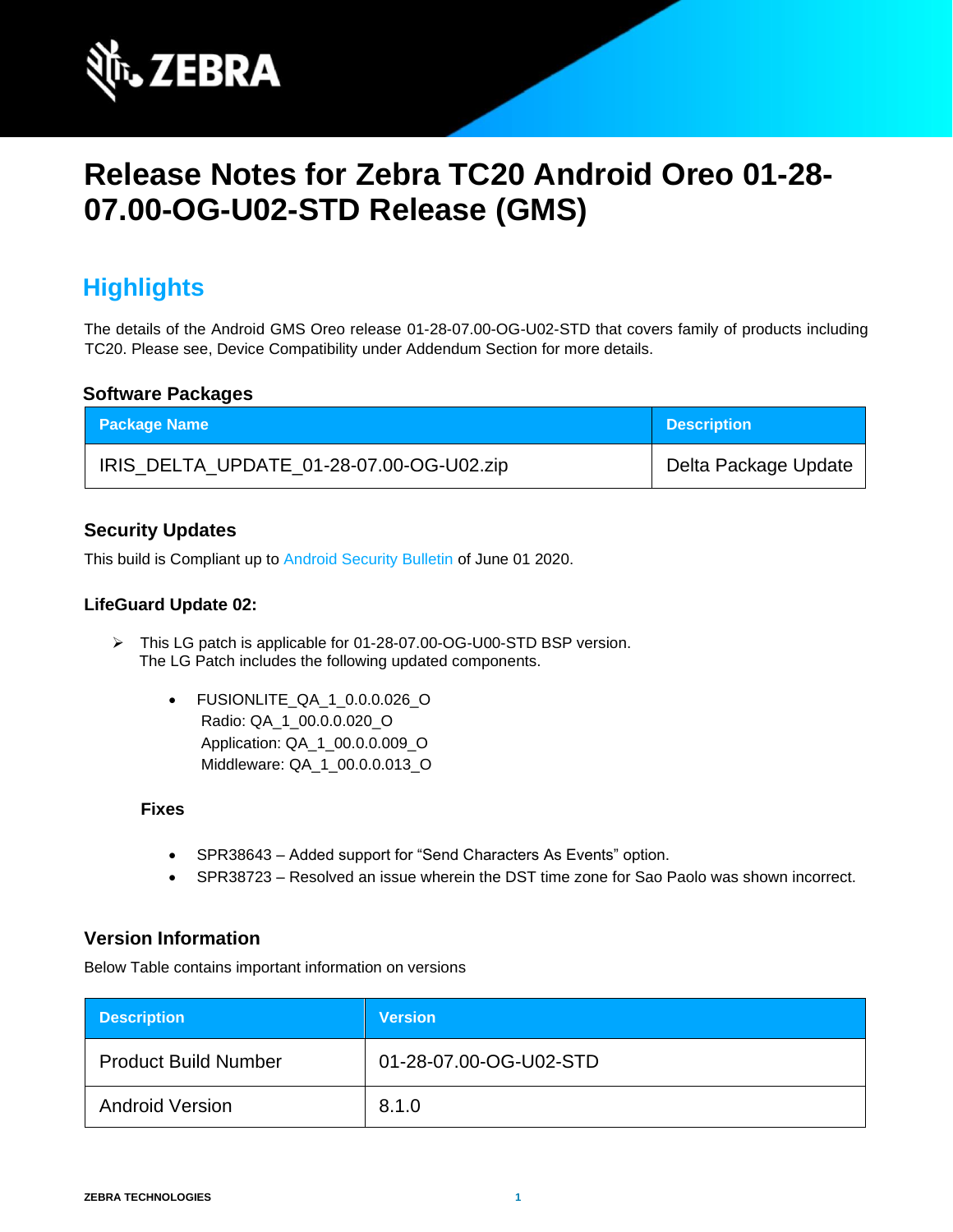

| <b>Security Patch level</b> | June 1, 2020                                        |
|-----------------------------|-----------------------------------------------------|
| Linux Kernel                | 3.18.71                                             |
| <b>Component Versions</b>   | Please see Component Version under Addendum section |

# **Installation Requirements**

- Zebra Android USB Driver V2.2 or higher
- Android Debug Bridge (ADB) version 1.0.39 or higher
- TC20 GMS Android OS Release Images

## **Installation Instructions**

Using the "adb sideload" method

#### Assumptions

- 1. ADB installed on PC
- 2. TC20 has Developer options enabled
- 3. USB debugging ON

Procedure

- 1. Plug the TC20 into the USB & Charging Cable and then the Cable to the PC. If you have a Cradle with USB connectivity, connect it now.
- 2. You may need to pull down notification bar, and tap on the notification which says, "USB charging this device", and change it to "Transfer files".
- 3. Open Command Prompt on PC, run "adb devices" and check to see if you can see the device's serial number… If yes, proceed… if not you will need to get the PC set up with the proper drivers or install an External SD Card.
- 4. You may also get a pop up on your PC (Win 7) that you will be connected as a Portable Media Player… this can be ignored.
- 5. Entering Recovery Mode
	- a. Choice 1: In Command Prompt, type "adb reboot recovery" and click enter.
	- b. Choice 2:
		- i. Reboot and hold PTT key
		- ii. When Zebra Technologies logo appears on the screen Release the PTT Key
- 6. Your TC20 will reboot and take you to Android Recovery screen.
- 7. To select Sideload Method
	- a. Use the Volume + and to highlight, "Apply upgrade from ADB" and press the Power Key to select it
- 8. With your Command Prompt, open, type "adb sideload" and add a space and then drag and drop the zip file which you want to apply to the device and press enter.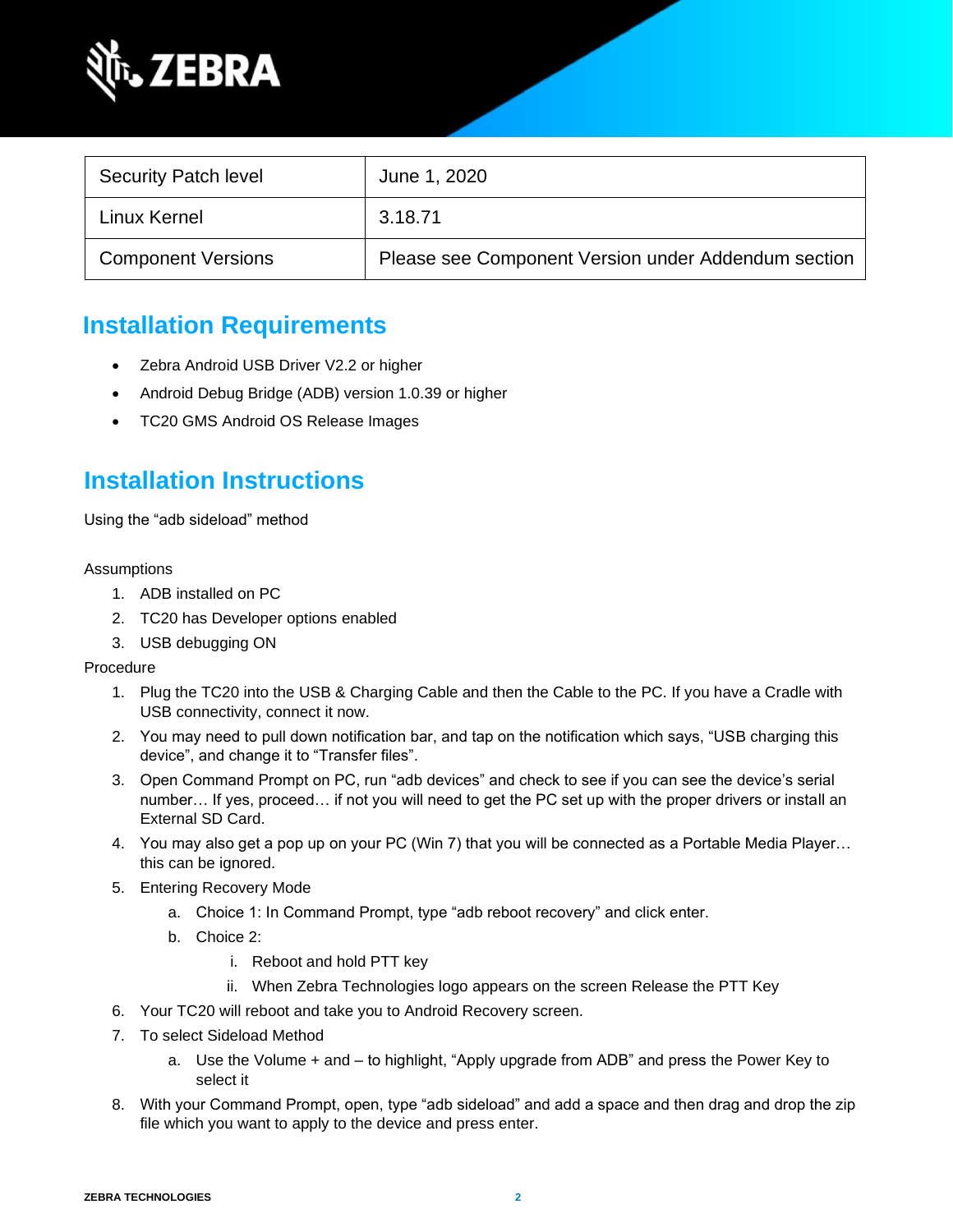

- a. When the file download starts, the command window will show progress with a percentage completed.
- b. Device display will show a series of messages indicating it is downloading, verifying and installing the image on to the device.
- 9. After successful update, the device will auto reboot and you see Zebra on top and POWERED BY android at the bottom and after about 10 second will transition to the TC20 Touch Computer splash screen with 5 dancing white dots at bottom… it will stay at this screen for up to 4 minutes and then present the "Welcome Screen".
- 10. After this you will need to complete the process by setting up Wi-Fi and E-mail accounts and such.
- 11. To make sure the OS Update took place, once the initial setup is complete;
	- a. Go to "Settings" and scroll down to "System" and navigate to "About phone" and look at the "Build number". It should state "01-28-07.00-OG-U02-STD".
- 12. Setting the Date and Time. If you associate the device to a WLAN AP, it should automatically set the date and time. The only thing left is to set the time zone. Go to "Settings" and scroll to and select "Date & time". Scroll down to and select "Select time zone" and scroll down to and select the appropriate time zone and you are done.
- 13. Now you are all set to use your TC20.

Using External SD Card

- 1. Plug the TC20 into the USB & Charging Cable and then the Cable to the PC. If you have a Cradle with USB connectivity, connect it now.
- 2. You may need to pull down notification bar, and tap on the notification which says "USB charging this device", and then change it to "Transfer files".
- 3. You may also get a pop up on your PC (Win 7) that you will be connected as a Portable Media Player… this can be ignored.
- 4. Copy the required files to the SD Card. This can be done in two ways
	- a. Copy the files to the Micro SD card with the help of a SD Adapter which gets inserted to the SD slot of your PC/Laptop/SD Writer.
	- b. Directly transfer files to the Micro SD card which is inserted in to the back of the device. Please refer to the user guide on how to open the back door and inserting the SD card to the device.
- 5. Entering Recovery Mode
	- a. Choice 1: In Command Prompt, type "adb reboot recovery" and click enter.
	- b. Choice 2:
		- i. Reboot and hold PTT key
		- ii. When Zebra Technologies logo appears on the screen Release the PTT Key
- 6. Your TC20 will reboot and take you to Android Recovery screen.
- 7. Applying update via External SD card
	- a. Use the Volume + and to highlight select option to "Apply upgrade from SD card" and press the Power Key to select it
	- b. Use the Volume + and to highlight package to be installed (downloaded Zip file) and press the Power Key to select it.
- 8. After successful update the device will auto reboot and you see Zebra on top and POWERED BY android at the bottom and after about 10 second will transition to the TC20 Touch Computer splash screen with 5 dancing white dots at bottom… it will stay at this screen for up to 4 minutes and then present the "Welcome Screen".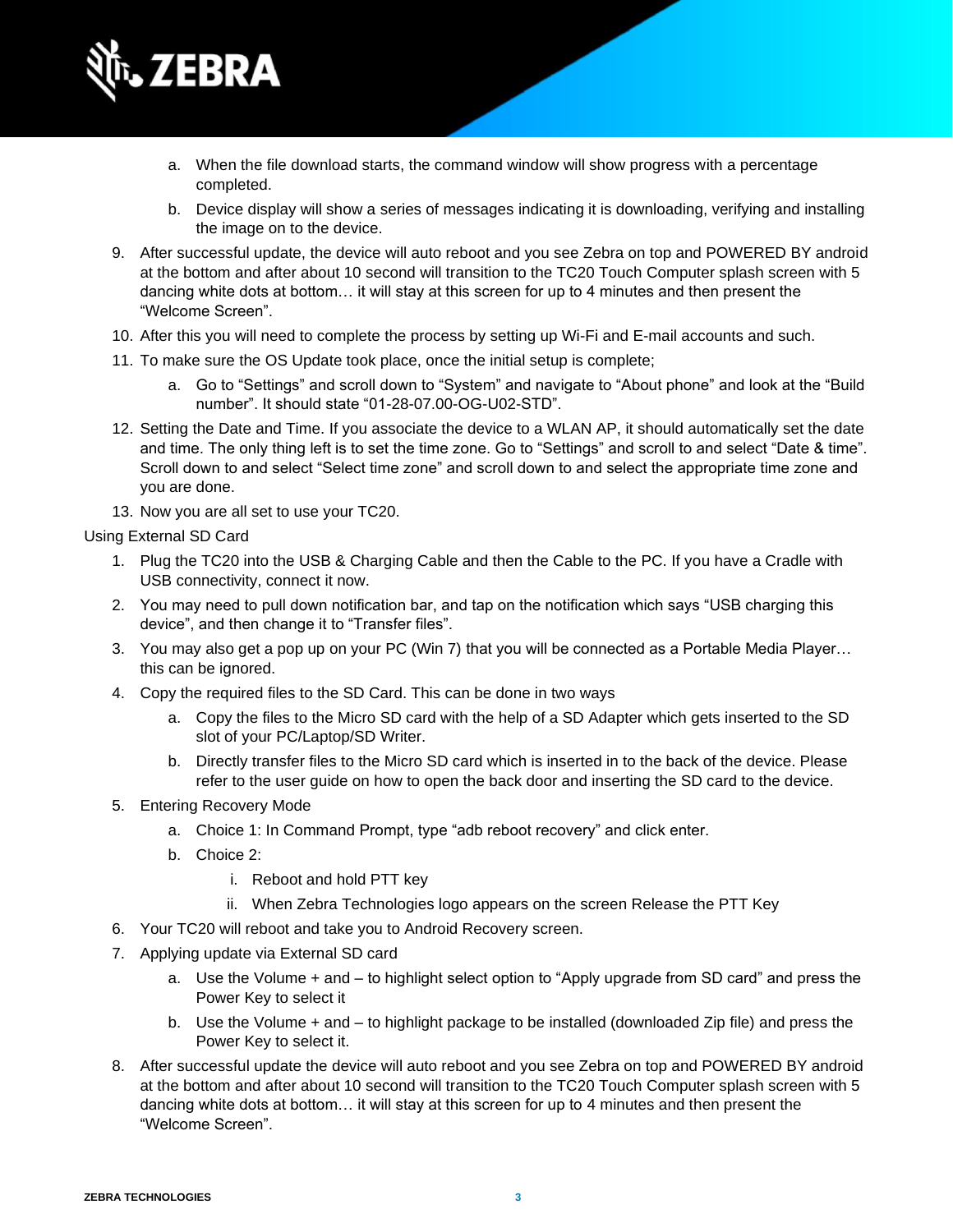

- 9. After this you will need to complete the process by setting up Wi-Fi and E-mail accounts and such.
- 10. To make sure the OS Update took place, once the initial setup is complete.
	- a. Go to "Settings" and scroll down to "System" and navigate to "About phone" and look at the "Build number". It should state "01-28-07.00-OG-U02-STD".
- 11. Setting the Date and Time. If you associate the device to a WLAN AP, it should automatically set the date and time. The only thing left is to set the time zone. Go to "Settings" and scroll to and select "Date & time". Scroll down to and select "Select time zone" and scroll down to and select the appropriate time zone and you are done.
- 12. Now you are all set to use your TC20.

### **NOTE:**

For Enterprise Mobile Device Management, most EMM vendors such as SOTI, AirWatch, MobileIron, etc. WILL require an updated device management agent to support this OREO enterprise device. Do NOT use your existing device management agent and console with this device without first contacting your EMM vendor to understand when the agent supporting this device is available and whether a console upgrade is required as well. Attempting to enroll with an agent that is not validated to support the device will result in errors.

## **Addendum**

### **Device Compatibility**

This software release has been approved for use on the following devices.

| <b>TC20</b>               |                                                                 |
|---------------------------|-----------------------------------------------------------------|
| <b>Device Part Number</b> | <b>Operating System</b>                                         |
| TC200J-10C112A6           | Android O GMS ROW - EMEA, LATAM, APAC & Canada                  |
| TC200J-10C112US           | Android O GMS US Only                                           |
| TC200J-10A111US           | Android O GMS US Only                                           |
| TC200J-10A111A6           | Android O GMS ROW - EMEA, LATAM, APAC & Canada                  |
| TC200J-10C213A6           | Android O GMS ROW - EMEA, LATAM, APAC & Canada (Premium<br>SKU) |
| TC200J-10C213US           | Android O GMS US Only (Premium SKU)                             |
| TC200J-10A111TN           | Android O GMS TUNISIA Only                                      |
| TC200J-10C112TN           | Android O GMS TUNISIA Only                                      |
| TC200J-10C213IA           | Android O GMS INDIA (Premium SKU)                               |
| TC200J-10C112IA           | Android O GMS INDIA                                             |
| TC200J-10A111IA           | Android O GMS INDIA                                             |
| TC200J-1KC111A6           | Android O GMS ROW EMEA, LATAM, APAC & Canada (Keyboard<br>SKU)  |
| TC200J-1KC111IA           | Android O GMS INDIA (Keyboard SKU)                              |
| <b>TC200J-1KC111TN</b>    | Android O GMS TUNISIA (Keyboard SKU)                            |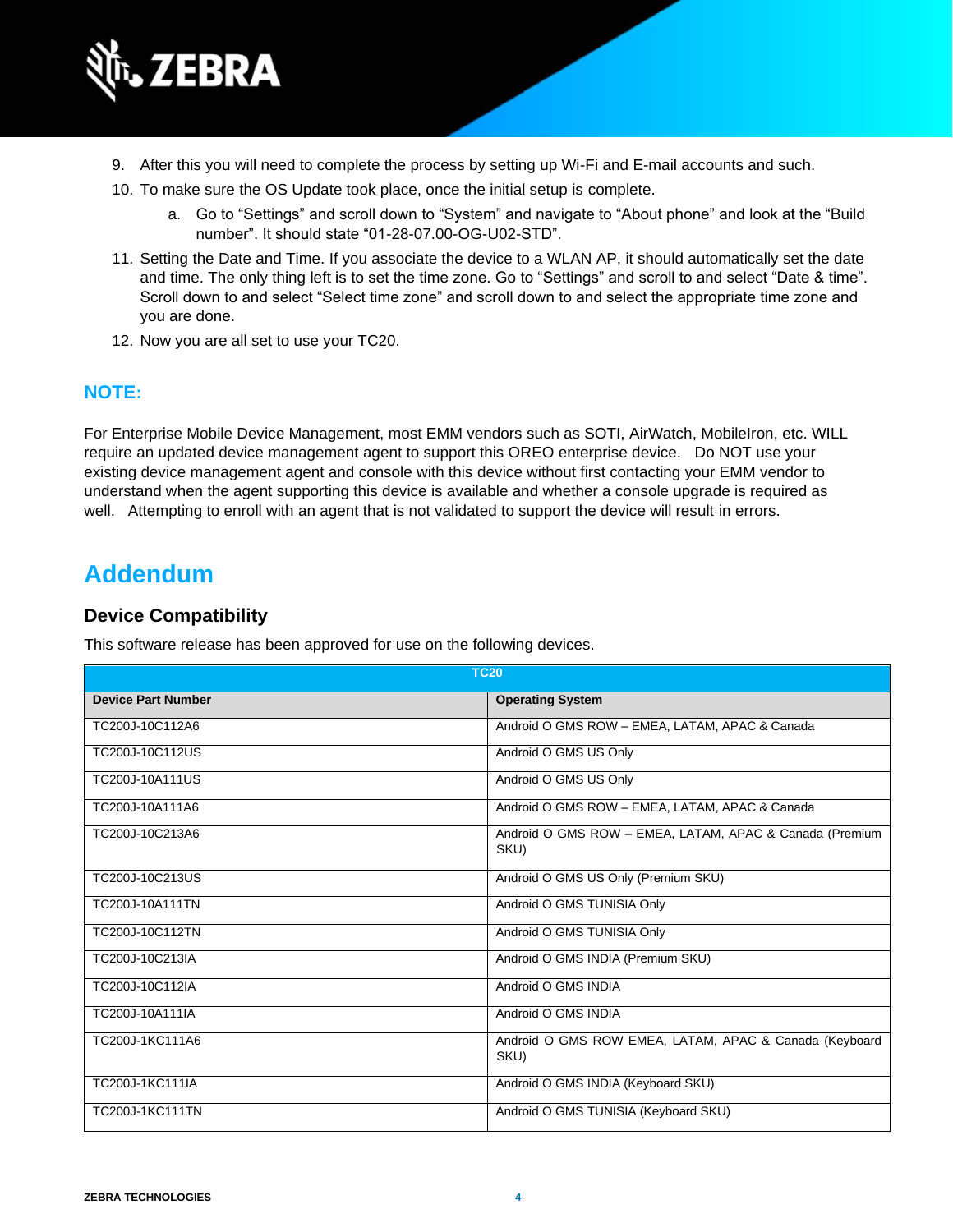

| TC200J-1KC111US | Android O GMS US (Keyboard SKU)                   |
|-----------------|---------------------------------------------------|
| TC200J-10C213AZ | Android O GMS Australia/New Zealand (Premium SKU) |

### **Component Versions**

For detailed release notes, please refer [techdocs.zebra.com,](https://techdocs.zebra.com/) [developer.zebra.com](https://developer.zebra.com/)

| <b>Component / Description</b>      | <b>Version</b>                      |
|-------------------------------------|-------------------------------------|
| <b>Build_version</b>                | 01-28-07.00-OG-U02-STD              |
| Android_version                     | 8.1.0                               |
| Android_SDK_Level                   | 26                                  |
| <b>Android Security Patch Level</b> | June 1, 2020                        |
| Linux_kernel                        | 3.18.71                             |
|                                     | FUSIONLITE_QA_1_0.0.0.026_O         |
|                                     | Radio: QA_1_00.0.0.020_O            |
|                                     | Application: QA_1_00.0.0.009_O      |
|                                     | Middleware: QA_1_00.0.0.013_O       |
| Wifi                                | Firmware: CNSS-PR-4-0-00674         |
| <b>Platform</b>                     | Qualcomm MSM8937                    |
| <b>Scanning_Framework</b>           | 23.1.9.0                            |
| <b>DWDemo</b>                       | 2.0.15                              |
| <b>OSX</b>                          | QCT.81.8.10.3.UL                    |
| <b>MXMF</b>                         | 9.0.13.1                            |
| <b>Touch</b>                        | Focaltech V1.1 20161103 (fw:0x24)   |
| <b>Acoustic Profiles</b>            | General: CO4.2                      |
|                                     | Cellular: CO4.2                     |
| Bluetooth_Stack                     | CNSS-PR-4-0-00674/01050102          |
| Flash_Size                          | 16G /32G                            |
| RAM_Size                            | 2G                                  |
| <b>GPS</b>                          | MPSS.JO.3.0-00431-8937_GENNS_PACK-1 |
| <b>MMS</b>                          | 8.1.0                               |
| <b>RIL_Version</b>                  | Qualcomm RIL 1.0                    |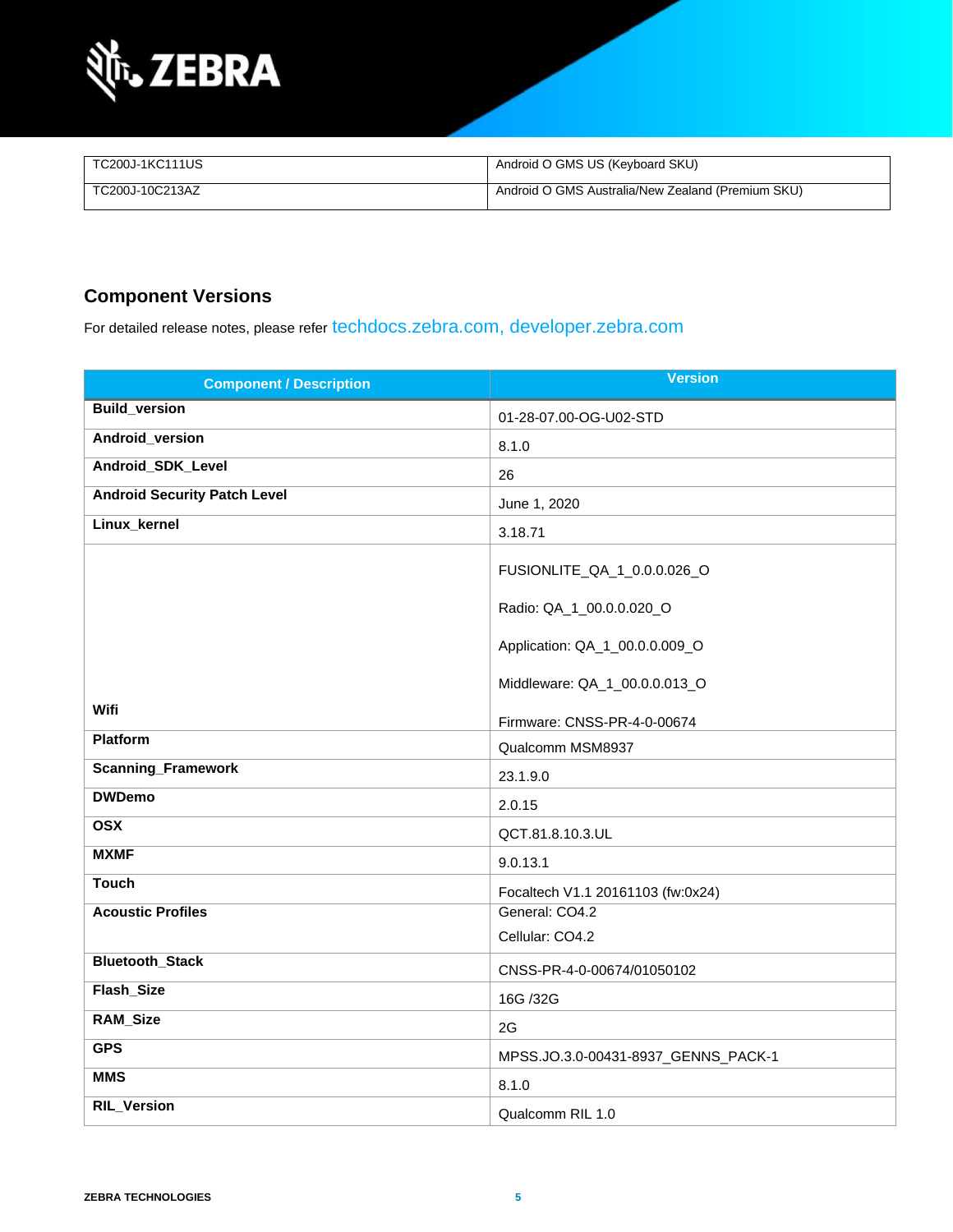

| <b>BT_Pairing_Utility</b>      | 3.15                                                                                                                                                                                                                                        |
|--------------------------------|---------------------------------------------------------------------------------------------------------------------------------------------------------------------------------------------------------------------------------------------|
| <b>Datawedge</b>               | 7.3.34                                                                                                                                                                                                                                      |
| Camera                         | 2.0.002                                                                                                                                                                                                                                     |
| <b>PTT</b>                     | 3.1.39                                                                                                                                                                                                                                      |
| <b>RxLogger</b>                | 5.4.12.0                                                                                                                                                                                                                                    |
| <b>StageNow</b>                | 3.3.1.2001                                                                                                                                                                                                                                  |
| <b>Zebra Data Service</b>      | 7.0.0.1005                                                                                                                                                                                                                                  |
| Zebra Software License Manager | 3.2.0                                                                                                                                                                                                                                       |
| <b>EMDK</b>                    | 7.3.23.2323                                                                                                                                                                                                                                 |
| <b>IMEI SV Number</b>          | 11                                                                                                                                                                                                                                          |
| <b>OEM Config</b>              | 8.1.0.9                                                                                                                                                                                                                                     |
| <b>DDT</b>                     | V1.17.0.9                                                                                                                                                                                                                                   |
| <b>GMS Version</b>             | 8.1_201812                                                                                                                                                                                                                                  |
| <b>Fingerprint</b>             | Zebra/TC20/TC20RT:8.1.0/01-28-07.00-OG-U02-<br>STD/200608:user/release-keys,<br>ZebraTC20/TC20RD:8.1.0/01-28-07.00-OG-U02-<br>STD/200608:user/release-keys,<br>Zebra/TC20/TC20KB:8.1.0/01-28-07.00-OG-U02-<br>STD/200608:user/release-keys, |

# **Important Links**

- <https://techdocs.zebra.com/datawedge/7-3/guide/about/>
- <https://techdocs.zebra.com/emdk-for-android/7-3/guide/about/>
- <https://techdocs.zebra.com/stagenow/3-3/about/>
- <https://techdocs.zebra.com/mx/>
- <https://techdocs.zebra.com/ddt/1-1/guide/about/>
- <https://techdocs.zebra.com/rxlogger/5-4/guide/about/>

# **Known Issues and Workarounds**

- OS downgrade behavior has changed in Oreo. Automatic enterprise data reset is performed when the system detects OS downgrade operation. Following are the examples of OS downgrade operations:
	- o Oreo (GMS/NGMS) to Nougat (GMS/NGMS)
	- o Downgrading to lower patch version within Oreo.
- To avoid text cropping in some applications, accessibility options can be used to change the display size to small.
- An issue wherein period key was not working on Remote connections (RDP / Horizon / Citrix ) **User needs to push an empty file namely SPR36457.txt and copy it into /enterprise/usr/persist/ and reboot the device for this functionality to get enabled.**